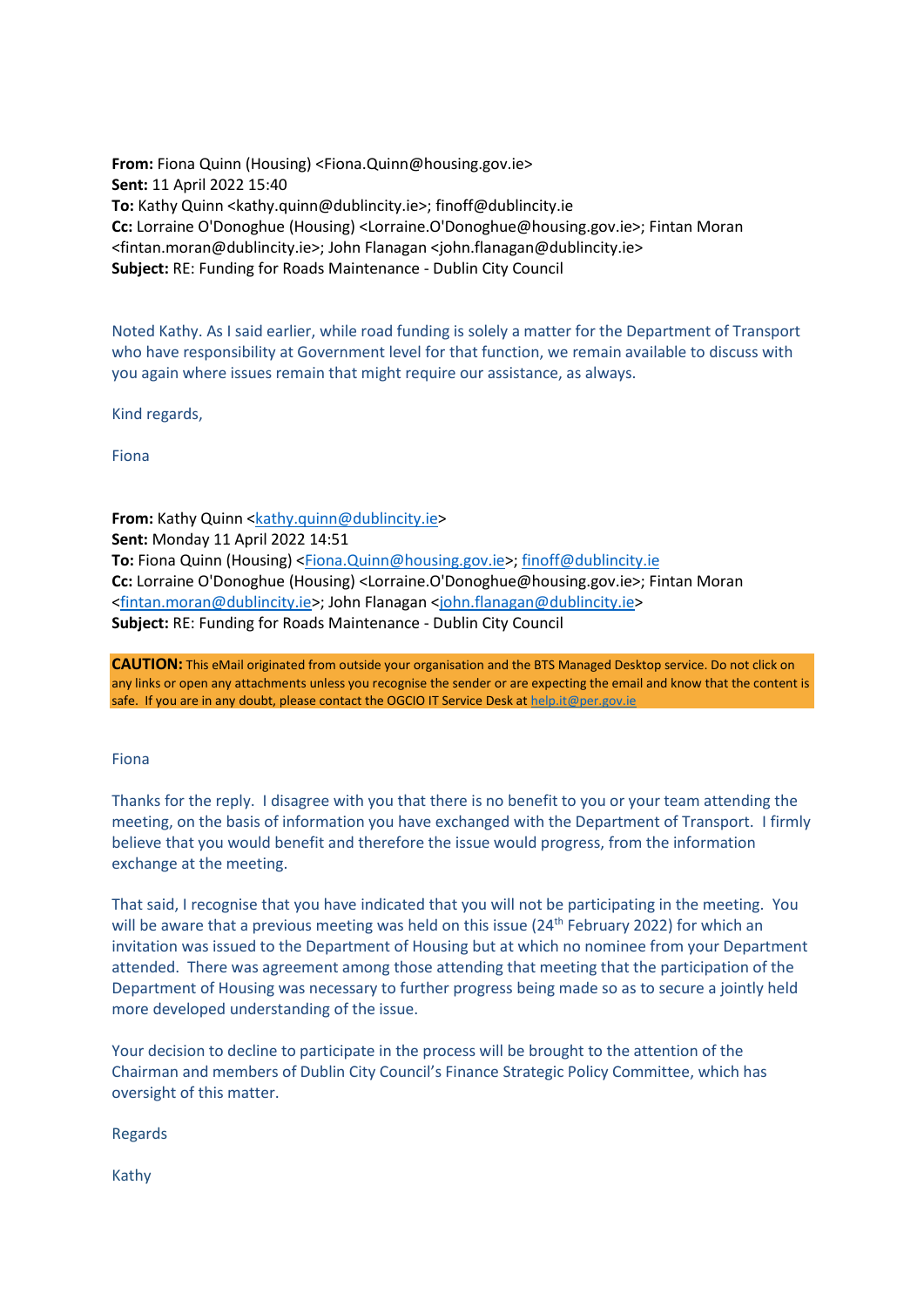

### **Kathy Quinn FCPFA**

**Leas-Phríomhfheidhmeannach Comhairle Cathrach Bhaile Átha Cliath**| Bloc 1, Urlár 8, Oifigí na Cathartha| An Ché Adhmaid, Baile Átha Cliath 8| D08 X544 Oifigeach Poiblí Ainmnithe faoin Acht um Brústocaireacht a Rialáil

#### **Deputy Chief Executive**

**Dublin City Council|** Block 1, Floor 8, Civic Offices**|** Wood Quay, Dublin 8| D08 X544 Designated Public Official under the Regulation of Lobbying Act

**T 222 2102, 222 2103 | 086 606 99 33 | [kathy.quinn@dublincity.ie](mailto:kathy.quinn@dublincity.ie) | [www.dublincity.ie](https://scanner.topsec.com/?d=1962&r=show&u=www.dublincity.ie&t=2e8a149b00664ad1b380d5a799f336276c267725)**

*Smaoinigh ar an timpeallacht sula ndéanann tú an ríomhphost seo a phriontáil Please consider the Environment before printing this mail.* 

*Séanadh Ríomhphoist/Email Disclaimer:*

*Tá an r-phost seo agus aon chomhaid a sheoltar leis faoi rún agus tá siad beartaithe le húsáid ag an seolaí amháin.*

*This e-mail and any files transmitted with it are confidential and are intended solely for use by the addressee.*

*Ceart chun Dícheangal Cé go mb'fhéidir go n-oirfeadh sé domsa, áfach, ríomhphoist a sheoladh lasmuigh de mo ghnáthuaireanta oibre, nílim ag súil le freagra nó gníomh uaitse lasmuigh de d'uaireanta oibre féin. Right to Disconnect Please note, while it may suit me to send emails outside my normal working hours, I do not expect a response or action from you outside your own working hours.*

**From:** Fiona Quinn (Housing) [<Fiona.Quinn@housing.gov.ie>](mailto:Fiona.Quinn@housing.gov.ie) **Sent:** 11 April 2022 12:52 **To:** Kathy Quinn [<kathy.quinn@dublincity.ie>](mailto:kathy.quinn@dublincity.ie)[; finoff@dublincity.ie](mailto:finoff@dublincity.ie) **Cc:** Lorraine O'Donoghue (Housing) <Lorraine.O'Donoghue@housing.gov.ie>; Fintan Moran [<fintan.moran@dublincity.ie>](mailto:fintan.moran@dublincity.ie); John Flanagan [<john.flanagan@dublincity.ie>](mailto:john.flanagan@dublincity.ie) **Subject:** RE: Funding for Roads Maintenance - Dublin City Council

Thanks for your good wishes, Kathy; I am very much looking forward to working with the sector again.

I note from the earlier engagements on this that it is the issue of LPT that the D/Transport wishes to have clarity on from us and you can be reassured that the Department has recently engaged and will continue to engage with the Department of Transport to ensure that they have full awareness of the situation regarding LPT funding, which is where we can add to the understanding. It is important to re-iterate that it is not possible for this Department to supplement roads funding, or indeed any other programme not within our policy remit, and your efforts to secure additional funding for this specific matter are therefore best discussed directly with the Department of Transport.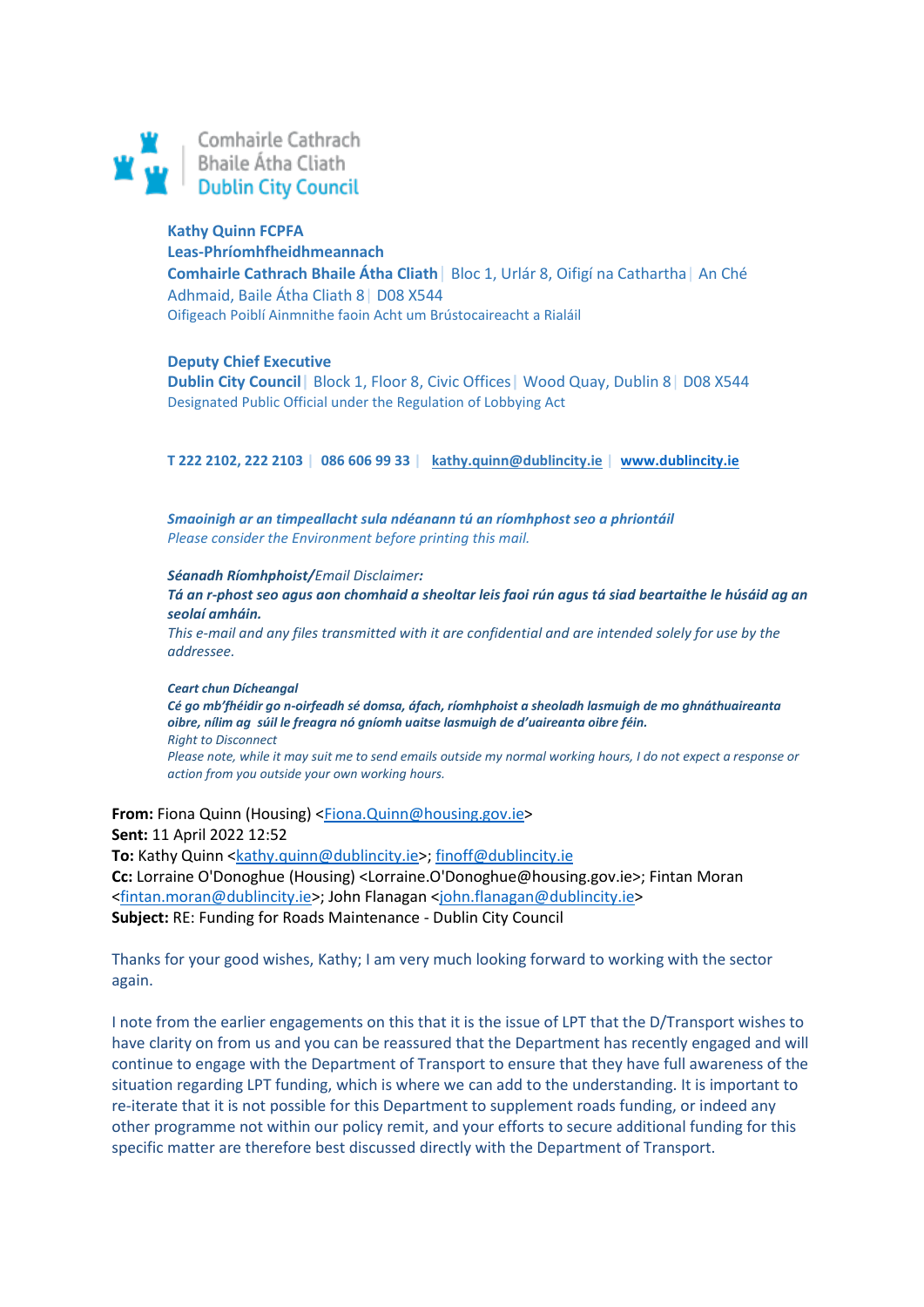We would be happy to discuss with you again where issues remain that might require our assistance; hopefully the information we provided to the D/Transport in respect of LPT might have brought greater clarity on that situation.

Best regards, Fiona

**From:** Kathy Quinn [<kathy.quinn@dublincity.ie>](mailto:kathy.quinn@dublincity.ie) **Sent:** Monday 11 April 2022 12:07 **To:** Fiona Quinn (Housing) [<Fiona.Quinn@housing.gov.ie>](mailto:Fiona.Quinn@housing.gov.ie); [finoff@dublincity.ie](mailto:finoff@dublincity.ie) **Cc:** Lorraine O'Donoghue (Housing) <Lorraine.O'Donoghue@housing.gov.ie>; Fintan Moran [<fintan.moran@dublincity.ie>](mailto:fintan.moran@dublincity.ie); John Flanagan [<john.flanagan@dublincity.ie>](mailto:john.flanagan@dublincity.ie) **Subject:** RE: Funding for Roads Maintenance - Dublin City Council

**CAUTION:** This eMail originated from outside your organisation and the BTS Managed Desktop service. Do not click on any links or open any attachments unless you recognise the sender or are expecting the email and know that the content is safe. If you are in any doubt, please contact the OGCIO IT Service Desk a[t help.it@per.gov.ie](mailto:help.it@per.gov.ie)

Fiona

Thanks for the response, congratulations on your recent move and I hope you are keeping well.

With respect, I suggest that there is much for your Department to be informed by through attendance at the meeting. There are key fundamentals in the Roads Work Programme which are not funded through the LPT financed grant or otherwise. The Department of Transport have specifically stated that they require the involvement of Department of Housing to reach a consensus on this issue.

I have no doubt that you and your team are busy and have many commitments. However I firmly believe that your attendance or the attendance of your nominee at the meeting is necessary in order to progress this matter.

I hope that you can reconsider the Department's involvement and confirm your participation in considering this important funding issue.

Regards

Kathy



**Kathy Quinn FCPFA Leas-Phríomhfheidhmeannach Comhairle Cathrach Bhaile Átha Cliath**| Bloc 1, Urlár 8, Oifigí na Cathartha| An Ché Adhmaid, Baile Átha Cliath 8| D08 X544 Oifigeach Poiblí Ainmnithe faoin Acht um Brústocaireacht a Rialáil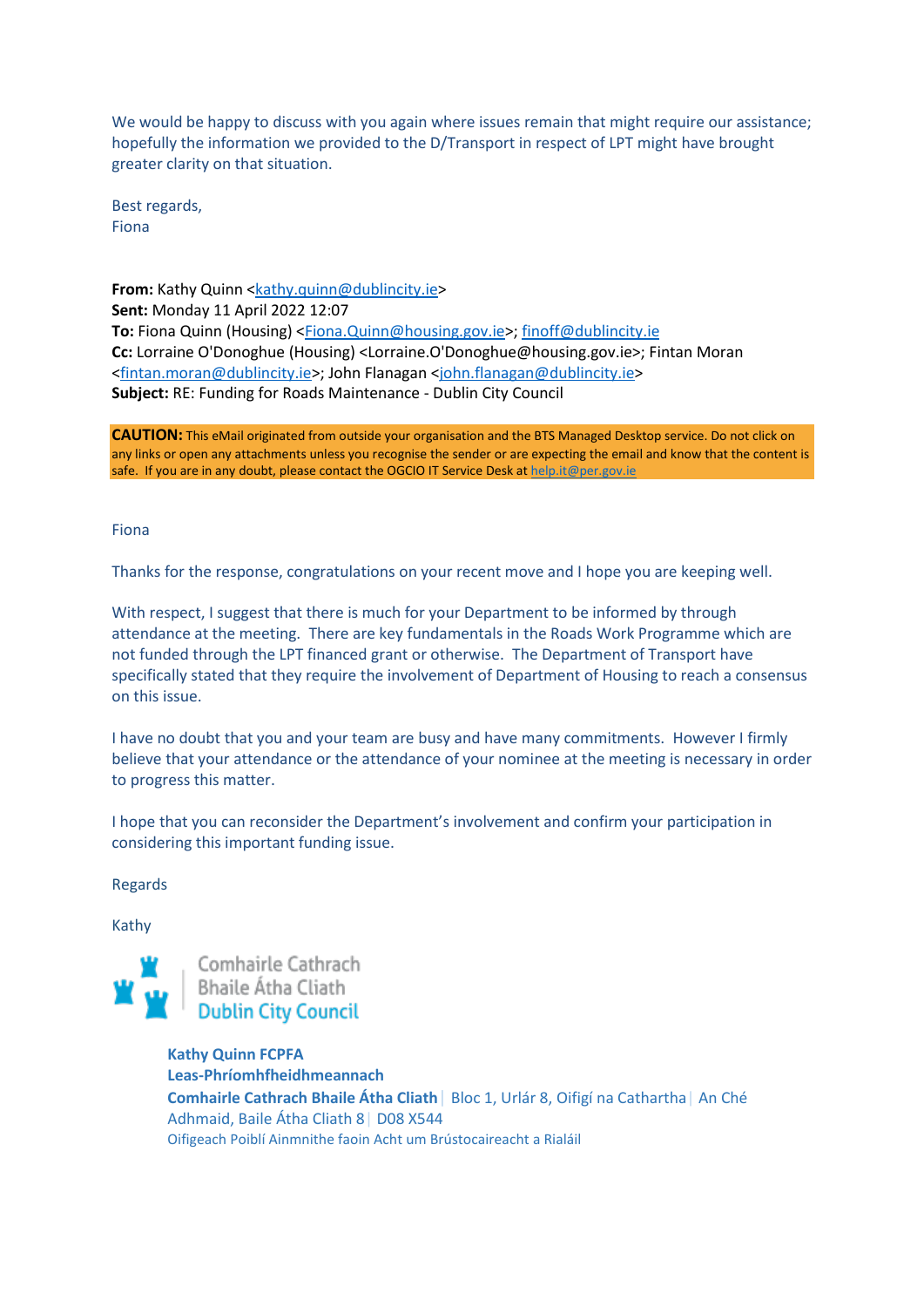#### **Deputy Chief Executive**

**Dublin City Council|** Block 1, Floor 8, Civic Offices**|** Wood Quay, Dublin 8| D08 X544 Designated Public Official under the Regulation of Lobbying Act

**T 222 2102, 222 2103 | 086 606 99 33 | [kathy.quinn@dublincity.ie](mailto:kathy.quinn@dublincity.ie) | [www.dublincity.ie](https://scanner.topsec.com/?d=1962&r=show&u=www.dublincity.ie&t=2e8a149b00664ad1b380d5a799f336276c267725)**

*Smaoinigh ar an timpeallacht sula ndéanann tú an ríomhphost seo a phriontáil Please consider the Environment before printing this mail.* 

*Séanadh Ríomhphoist/Email Disclaimer: Tá an r-phost seo agus aon chomhaid a sheoltar leis faoi rún agus tá siad beartaithe le húsáid ag an seolaí amháin. This e-mail and any files transmitted with it are confidential and are intended solely for use by the* 

*addressee.*

*Ceart chun Dícheangal Cé go mb'fhéidir go n-oirfeadh sé domsa, áfach, ríomhphoist a sheoladh lasmuigh de mo ghnáthuaireanta oibre, nílim ag súil le freagra nó gníomh uaitse lasmuigh de d'uaireanta oibre féin. Right to Disconnect Please note, while it may suit me to send emails outside my normal working hours, I do not expect a response or action from you outside your own working hours.*

**From:** Fiona Quinn (Housing) [<Fiona.Quinn@housing.gov.ie>](mailto:Fiona.Quinn@housing.gov.ie) **Sent:** 11 April 2022 11:48 **To:** [finoff@dublincity.ie](mailto:finoff@dublincity.ie) **Cc:** Lorraine O'Donoghue (Housing) <Lorraine.O'Donoghue@housing.gov.ie>; Kathy Quinn [<kathy.quinn@dublincity.ie>](mailto:kathy.quinn@dublincity.ie) **Subject:** RE: Funding for Roads Maintenance - Dublin City Council

Mary,

We are not available to attend this week but are happy for the meeting to proceed without us, given that the Department does not have a specific role in respect of this funding stream. We will ensure that the D/Transport is aware of the latest position in respect of LPT.

Regards, Fiona

**From:** [finoff@dublincity.ie](mailto:finoff@dublincity.ie) [<finoff@dublincity.ie>](mailto:finoff@dublincity.ie)

**Sent:** Friday 8 April 2022 14:29

**To:** Fiona Quinn (Housing) [<Fiona.Quinn@housing.gov.ie>](mailto:Fiona.Quinn@housing.gov.ie)

**Cc:** Lorraine O'Donoghue (Housing) <Lorraine.O'Donoghue@housing.gov.ie>; Lorraine O'Donoghue (Housing) <Lorraine.O'Donoghue@housing.gov.ie>; Kathy Quinn [<kathy.quinn@dublincity.ie>](mailto:kathy.quinn@dublincity.ie) **Subject:** FW: Funding for Roads Maintenance - Dublin City Council

**CAUTION:** This eMail originated from outside your organisation and the BTS Managed Desktop service. Do not click on any links or open any attachments unless you recognise the sender or are expecting the email and know that the content is safe. If you are in any doubt, please contact the OGCIO IT Service Desk a[t help.it@per.gov.ie](mailto:help.it@per.gov.ie)

Good afternoon Fiona,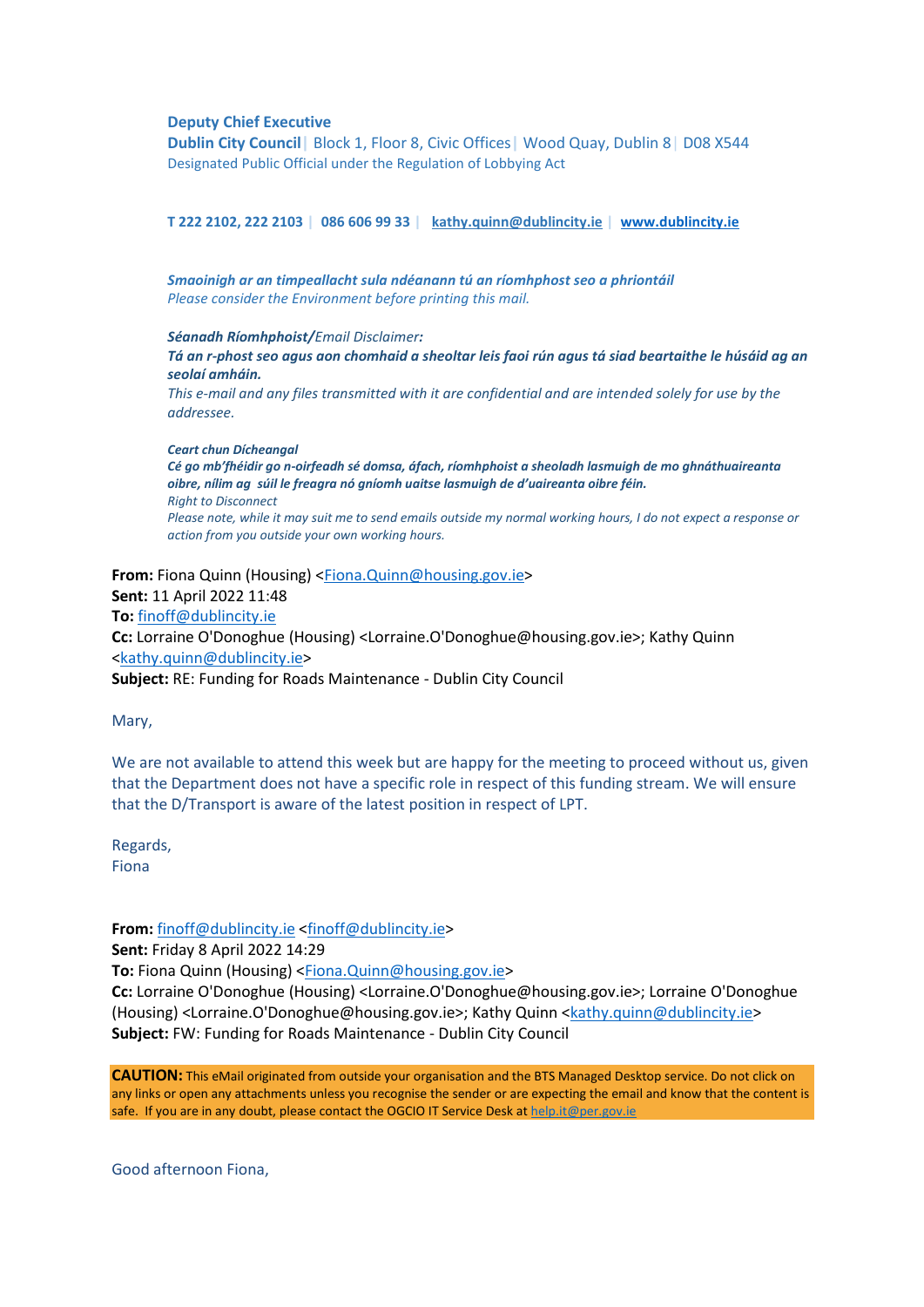I wonder could you advise please if you would be agreeable to meet (or send a representative) to the above meeting on Wednesday,  $13<sup>th</sup>$  April at 9,30am (via Microsoft Teams) as per the below email request.

I have this date confirmed in the calendars of the team from the Department of Transport and Dublin City Council as detailed below.

I would appreciated if you might come back to me on this at your earliest convenience.

Best regards,

Mary

## **Mary Curran | PA to the Head of Finance | Finance Secretariat**

Comhairle Cathrach Bhaile Átha Cliath | Roinn Airgeadais | Block 1, Floor 8, Oifigí na Cathrach, Baile Átha Cliath 8, | Dublin City Council | Finance Department | Block 1, Floor 8, Civic Offices, Dublin 8 |

# **T. 222 2102/2103 | E. [mary.curran@dublincity.ie](mailto:mary.curran@dublincity.ie) | [www.dublincity.ie](https://scanner.topsec.com/?d=1962&r=show&u=www.dublincity.ie&t=2e8a149b00664ad1b380d5a799f336276c267725)**

**From:** [finoff@dublincity.ie](mailto:finoff@dublincity.ie) [<finoff@dublincity.ie>](mailto:finoff@dublincity.ie) **Sent:** Tuesday 29 March 2022 15:15 **To:** 'fiona.quinn@housing.gov.ie' [<fiona.quinn@housing.gov.ie>](mailto:fiona.quinn@housing.gov.ie) **Cc:** 'lorraine.odonoghue@housing.gov.ie' [<lorraine.odonoghue@housing.gov.ie>](mailto:lorraine.odonoghue@housing.gov.ie); 'lorraine.odonoghue@housing.gov.ie' [<lorraine.odonoghue@housing.gov.ie>](mailto:lorraine.odonoghue@housing.gov.ie); Kathy Quinn [<kathy.quinn@dublincity.ie>](mailto:kathy.quinn@dublincity.ie) **Subject:** Funding for Roads Maintenance - Dublin City Council

Good afternoon Fiona,

I write to you this afternoon with a request, from Kathy Quinn, Head of Finance and Deputy Chief Executive, Dublin City Council, John Flanagan, City Engineer and Assistant Chief Executive, Dublin City Council and Chair of the Dublin City Council Finance Strategic Policy Committee, Cllr Séamas McGrattan, for representation from your Department at a meeting with representatives from the Department of Transport and DCC regarding the above matter.

I have attached correspondence for your information including an email to Mary Hurley's office which includes correspondence to and from Dominic Mullaney, Department of Transport. The DCC team met with the DOT team on 24<sup>th</sup> February to discuss the matter (minutes attached). A representative from your Department to attend was sought. A follow up meeting is proposed with the inclusion of representation from your Department.

I have engaged with Dominic Mullaney and the following times are available for the DCC and DOT teams to meet if you can advise of your availability please or a representative to attend: